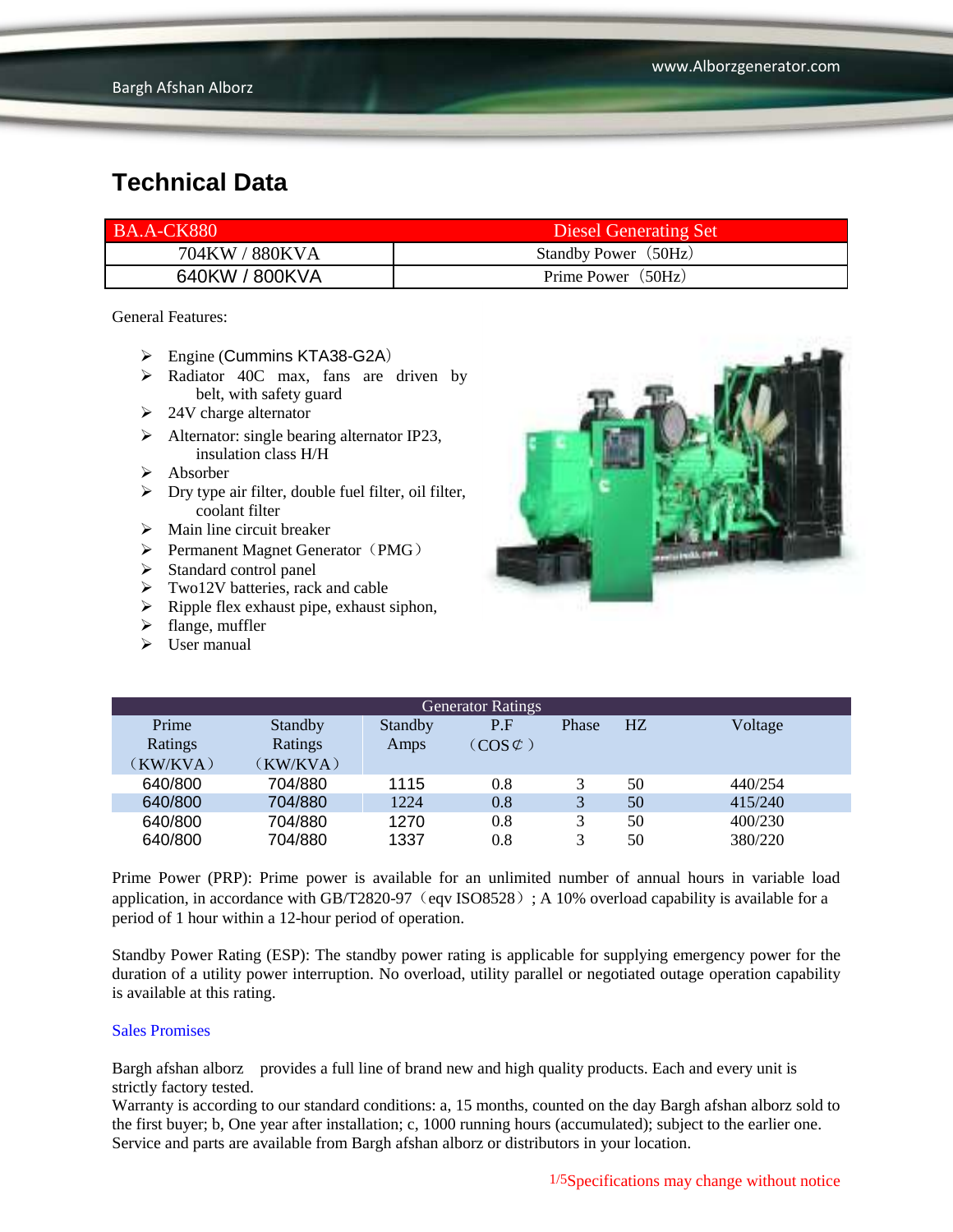| <b>BA.A-CK880</b>                | <b>Diesel Generating Set</b> |
|----------------------------------|------------------------------|
|                                  | <b>ENGINE DATA</b>           |
| Manufacturer / Model:            | Cummins KTA38-G2A, 4-cycle   |
| Air Intake System:               | Turbo, Air/air cooling       |
| Fuel System:                     | PT type fuel pump, EFC       |
| <b>Cylinder Arrangement:</b>     | $12$ in V                    |
| Displacement:                    | 37.8L                        |
| Bore and Stroke:                 | 159*159 (mm)                 |
| <b>Compression Ratio:</b>        | 14.5:1                       |
| Rated RPM:                       | $1500$ rpm                   |
| Max. Standby Power at Rated RPM: | 704KW/956HP                  |
| Governor Type:                   | Electronic                   |
|                                  | <b>Exhaust System</b>        |
| <b>Exhaust Gas Flow:</b>         | 3225L/s                      |
| <b>Exhaust Temperature:</b>      | 536°C                        |
| <b>Max Back Pressure:</b>        | 10kPa                        |
|                                  | Air Intake System            |
| Max Intake Restriction:          | 6.23kPa                      |
| Consumption:                     | 1126L/s                      |
| Air Flow:                        | 30425L/s                     |
|                                  | Fuel System                  |
| 100% (Prime Power) Load:         | 161 L/h                      |
|                                  | Oil System                   |
| Total Oil Capacity:              | 135L                         |
| Oil Consumption:                 | ≤4g/kwh                      |
| <b>Engine Oil Tank Capacity:</b> | 114L                         |
| Oil Pressure at Rated RPM:       | 297-483kPa                   |
|                                  | Cooling System               |
| <b>Total Coolant Capacity:</b>   | 252L                         |
| Thermostat:                      | 82-93°C                      |
| Max Water Temperature:           | 104°C                        |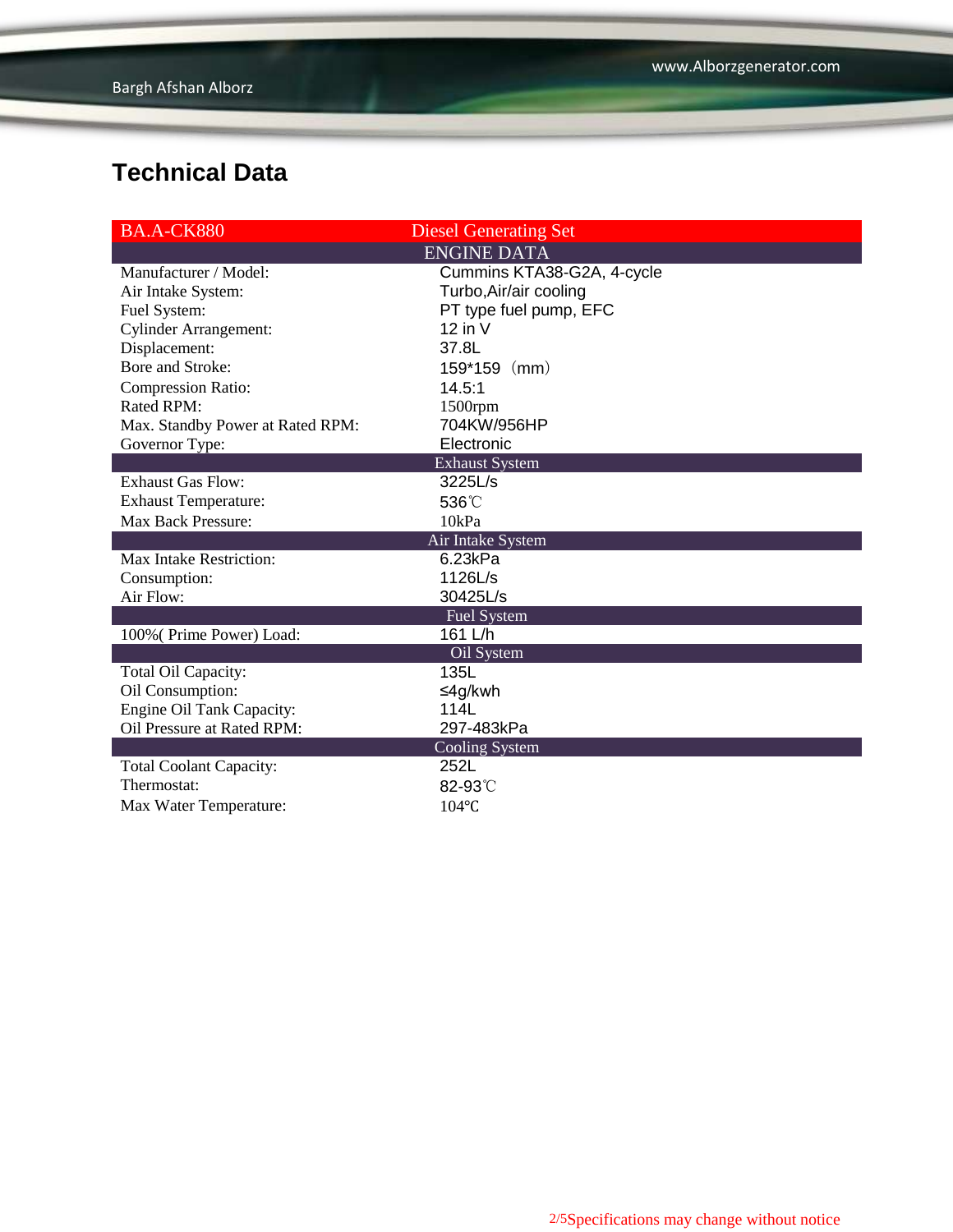| <b>BA.A-CK880</b>                                                                          | <b>Diesel Generating Set</b>             |  |  |  |
|--------------------------------------------------------------------------------------------|------------------------------------------|--|--|--|
| <b>ALTERNATOR SPECIFICATION</b>                                                            |                                          |  |  |  |
|                                                                                            | <b>GENERAL DATA</b>                      |  |  |  |
| Compliance with GB755, BS5000, VDE0530, NEMAMG1-22, IED34-1, CSA22.2 and AS1359 standards. |                                          |  |  |  |
|                                                                                            | <b>Alternator Data</b>                   |  |  |  |
| Number of Phase:                                                                           | 3                                        |  |  |  |
| Connecting Type:                                                                           | 3 Phase and 4 Wires, "Y" type connecting |  |  |  |
| Number of Bearing:                                                                         | $\mathbf{I}$                             |  |  |  |
| <b>Power Factor:</b>                                                                       | 0.8                                      |  |  |  |
| Protection Grade:                                                                          | IP23                                     |  |  |  |
| Altitude:                                                                                  | $\leq 1000m$                             |  |  |  |
| <b>Exciter Type:</b>                                                                       | Brushless, self-exciting                 |  |  |  |
| Insulation Class, Temperature Rise:                                                        | H/H                                      |  |  |  |
| Telephone Influence Factor (TIF):                                                          | $50$                                     |  |  |  |
| THF:                                                                                       | $<$ 2%                                   |  |  |  |
| Voltage Regulation, Steady State:                                                          | $\leq \pm 1\%$                           |  |  |  |
| Alternator Capacity:                                                                       | 880KVA                                   |  |  |  |
| <b>Alternator Efficiencies:</b>                                                            | 94.4%                                    |  |  |  |
| Air Cooling Flow:                                                                          | 1.614m <sub>3</sub> /s                   |  |  |  |
|                                                                                            | <b>GENERATING SET DATA</b>               |  |  |  |
| <b>Voltage Regulation:</b>                                                                 | $\geq \pm 5\%$                           |  |  |  |
| Voltage Regulation, Stead State:                                                           | $\leq \pm 1\%$                           |  |  |  |
| Sudden Voltage Warp (100% Sudden Reduce):                                                  | $\leq +25\%$                             |  |  |  |
| Sudden Voltage Warp (Sudden Increase):                                                     | $\leq$ -20%                              |  |  |  |
| Voltage Stable Time (100% Sudden Reduce):                                                  | $\leq 6S$                                |  |  |  |
| Voltage Stable Time (Sudden Increase)                                                      | $\leq 6S$                                |  |  |  |
| Frequency Regulation, Stead State:                                                         | $\leq 5\%$                               |  |  |  |
| Frequency Waving:                                                                          | $≤0.5%$                                  |  |  |  |
| Sudden Frequency Warp (100% Sudden Reduce):                                                | $\leq +12\%$                             |  |  |  |
| Sudden Frequency Warp (Sudden Increase):                                                   | $\leq$ -10%                              |  |  |  |
| Frequency Recovery Time (100% Sudden Reduce):                                              | $\leq$ 5S                                |  |  |  |
| Frequency Recovery Time (Sudden Increase):                                                 | $\leq$ 5S                                |  |  |  |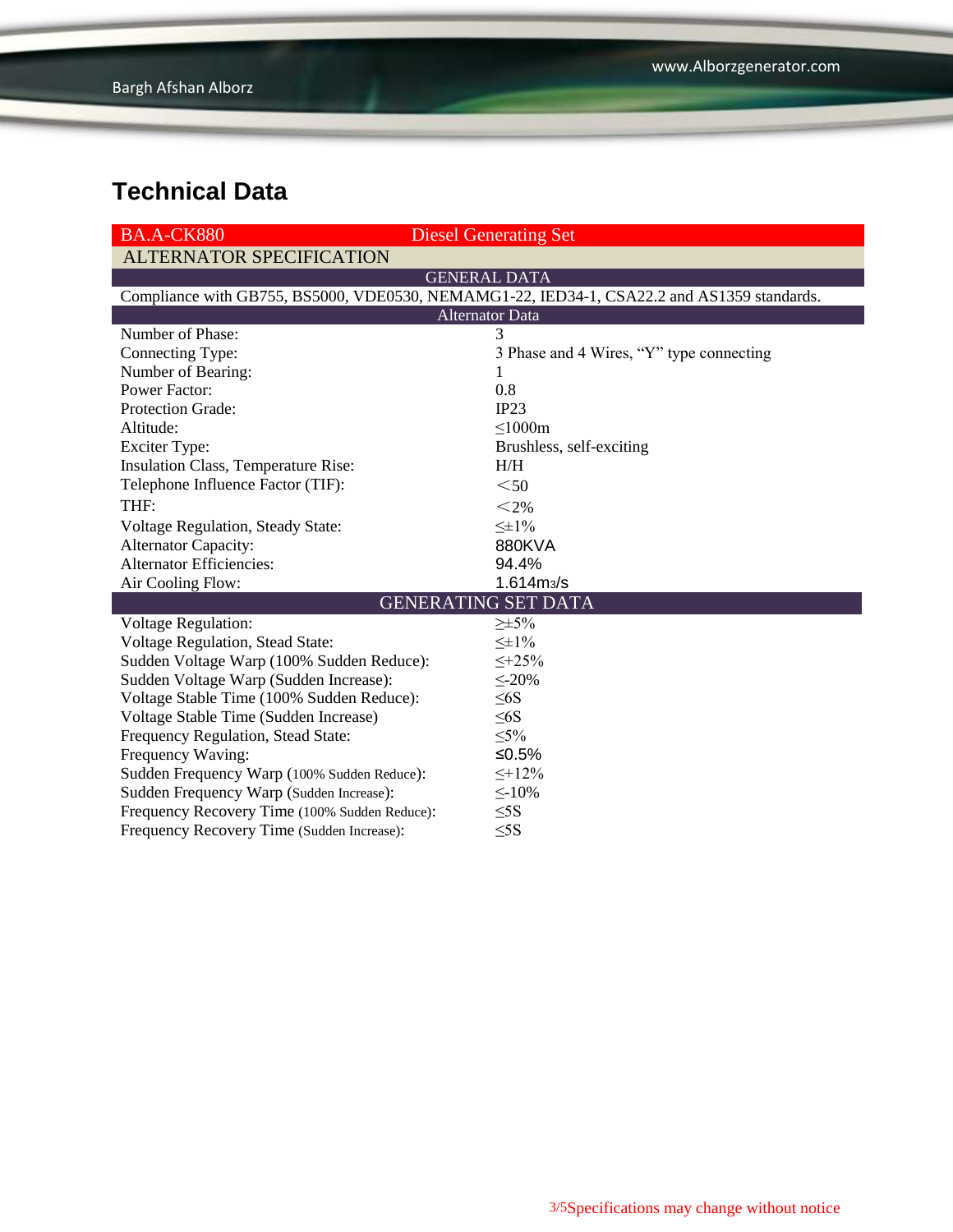| <b>BA.A-CK880</b>                            | <b>Diesel Generating Set</b>  |                                  |
|----------------------------------------------|-------------------------------|----------------------------------|
| Options                                      |                               |                                  |
| Engine                                       | Fuel System                   | <b>Control System</b>            |
| Heater 2KW & 4KW                             | Daily Fuel Tank               | <b>Auto Control Panel</b>        |
| Battery Charger 3.5A & 7A                    | <b>Base Fuel Tank</b>         | Remote Control Panel             |
|                                              | <b>Water Separator</b>        | Auto Transfer Switch (ATS)       |
|                                              | <b>Fuel Level Sensor</b>      | <b>Paralleling System</b>        |
|                                              |                               |                                  |
| Anti Condensation Heater                     | Rainproof Type                | <b>Engine Parts Drawing List</b> |
| Drop CT (For Paralleling)                    | Soundproof Type               | <b>Spare Parts</b>               |
|                                              | <b>Container Type</b>         |                                  |
| Dimension & Weight                           |                               |                                  |
| <b>Standard Configuration</b><br>(Open Type) | With Base Fuel Tank           | Soundproof Type                  |
| Overall Size: 4500 (mm)                      | Overall Size: 4550 (mm) *2060 | Overall Size: 20'ft container    |
| $*2060$ (mm) $*2430$ (mm)                    | $(mm)$ *2450 $(mm)$           | $6058$ (mm) $*2438$ (mm) $*2591$ |
| Weight: 7000kg                               | Weight: 7050kg                | (mm)                             |
|                                              |                               | Weight: 12000kg                  |